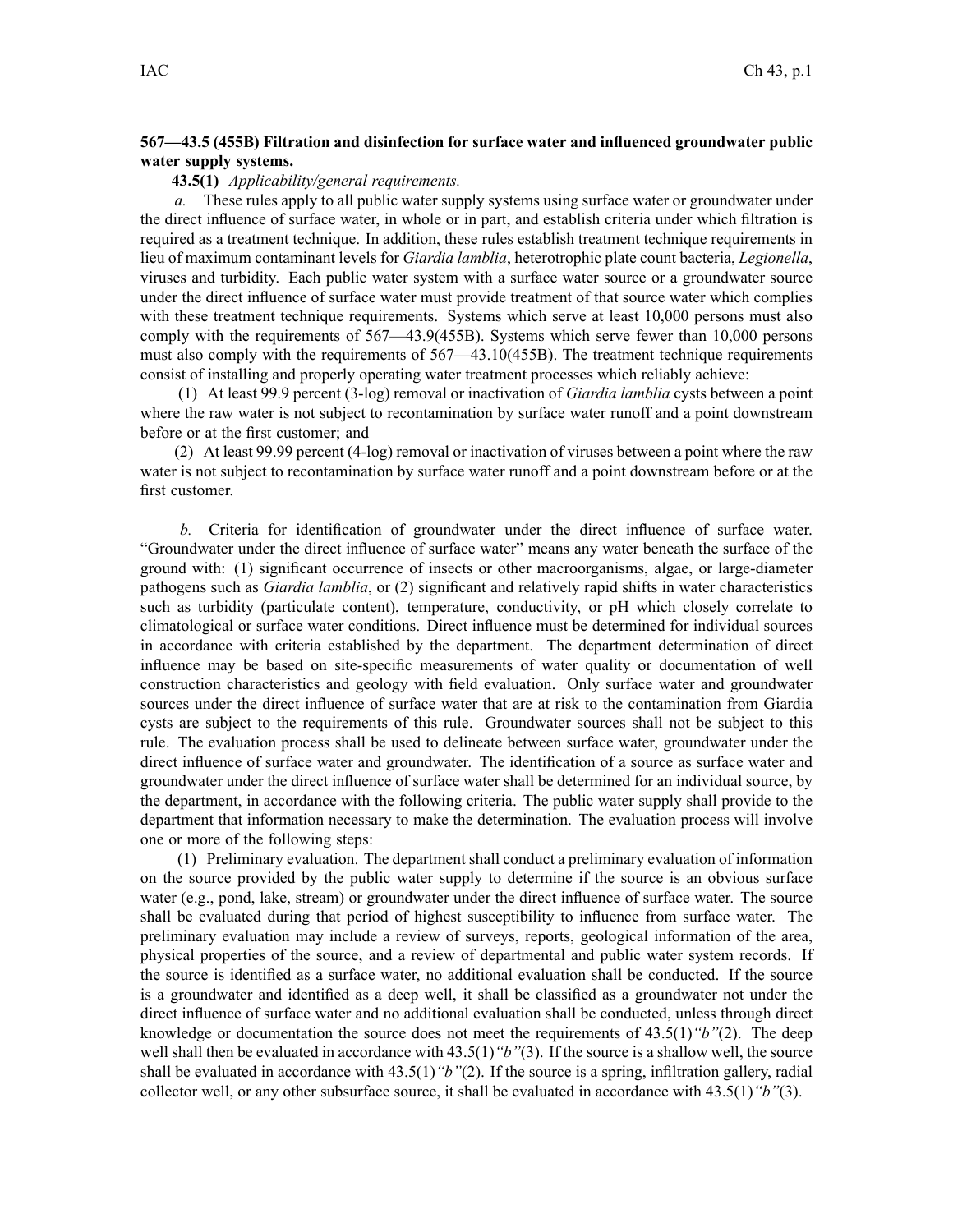(2) Well source evaluation. Shallow wells greater than 50 feet in lateral distance from <sup>a</sup> surface water source shall be evaluated for direct influence of surface water through <sup>a</sup> review of departmental or public water system files in accordance with 43.5(1)*"b"*(2)"1" and 43.5(1)*"b"*(2)"2." Sources that meet the criteria shall be considered to be not under the direct influence of surface water. No additional evaluation will be required. Shallow wells 50 feet or less in lateral distance from <sup>a</sup> surface water shall be in accordance with 43.5(1)*"b"*(3) and (4).

1. Well construction criteria. The well shall be constructed so as to preven<sup>t</sup> surface water from entering the well or traversing the casing.

2. Water quality criteria. Water quality records shall indicate:

● No record of total coliform or fecal coliform contamination in untreated samples collected over the pas<sup>t</sup> three years.

● No history of turbidity problems associated with the well, other than turbidity as <sup>a</sup> result of inorganic chemical precipitates.

• No history of known or suspected outbreak of Giardia or other pathogenic organisms associated with surface water (e.g., *Cryptosporidium*) which has been attributed to the well.

3. Other available data. If data on particulate matter analysis of the well are available, there shall be no evidence of particulate matter presen<sup>t</sup> that is associated with surface water. If information on turbidity or temperature monitoring of the well and nearby surface water is available, there shall be no data on the source which correlates with that of <sup>a</sup> nearby surface water.

4. Further evaluation. Wells that do not meet all the requirements listed shall require further evaluation in accordance with 43.5(1)*"b"*(3) and (4).

(3) Formal evaluation. The evaluation shall be conducted by the department or <sup>a</sup> licensed professional engineer at the direction of the public water supply. The evaluation shall include:

1. Complete file review. In addition to the information gathered in 43.5(1)*"b"*(1), the complete file review shall consider but not be limited to: design and construction details; evidence of direct surface water contamination; water quality analysis; indications of waterborne disease outbreaks; operational procedures; and customer complaints regarding water quality or water-related infectious illness. Sources other than <sup>a</sup> well source shall be evaluated in <sup>a</sup> like manner to include <sup>a</sup> field survey.

2. Field survey. A field survey shall substantiate findings of the complete file review and determine if the source is at risk to pathogens from direct surface water influence. The field survey shall examine the following criteria for evidence that surface water enters the source through defects in the source which include but are not limited to: <sup>a</sup> lack of <sup>a</sup> surface seal on wells, infiltration gallery laterals exposed to surface water, springs open to the atmosphere, surface runoff entering <sup>a</sup> spring or other collector, and distances to obvious surface water sources.

A repor<sup>t</sup> summarizing the findings of the complete file review and field survey shall be submitted to the department for final review and classification of the source. If the complete file review or field survey demonstrates conclusively that the source is subject to the direct surface water influence, the source shall be classified as under the direct influence of surface water. Either method or both may be used to demonstrate that the source is <sup>a</sup> surface water or groundwater under the direct influence ofsurface water. If the findings do not demonstrate conclusive evidence of direct influence of surface water, the analysis outlined in 43.5(1)*"b"*(4) should be conducted.

(4) Particulate analysis and physical properties evaluation.

1. Surface water indicators. Particulate analysis shall be conducted to identify organisms which only occur in surface waters as opposed to groundwaters, and whose presence in <sup>a</sup> groundwater would indicate the direct influence of surface water.

● Identification of <sup>a</sup> Giardia cyst, live diatoms, and blue-green, green, or other chloroplast containing algae in any source water shall be considered evidence of direct surface water influence.

● Rotifers and insect parts are indicators of surface water. Without knowledge of which species is present, the finding of rotifers indicates that the source is either directly influenced by surface water,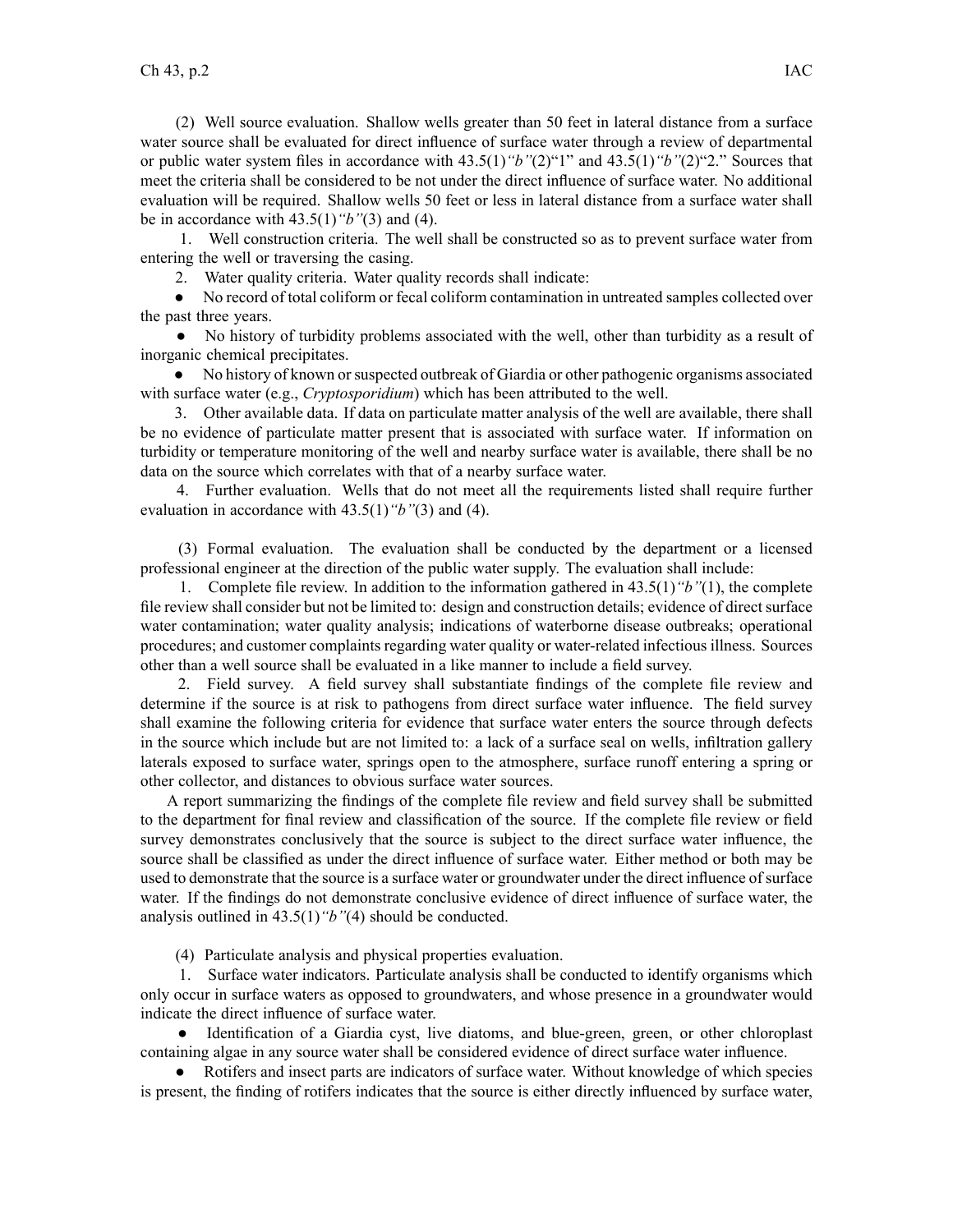or the water contains organic matter sufficient to suppor<sup>t</sup> the growth of rotifers. Insects or insect parts shall be considered strong evidence of surface water influence, if not direct evidence.

● The presence of coccidia (e.g., *Cryptosporidium*) in the source water is considered <sup>a</sup> good indicator of direct influence of surface water. Other macroorganisms (greater than 7 um) which are parasitic to animals and fish such as, but not limited to, helminths (e.g., tapeworm cysts), ascaris, and Diphyllobothrium, shall be considered as indicators of direct influence of surface water.

2. Physical properties. Turbidity, temperature, pH and conductivity provide supportive, but less direct, evidence of direct influence of surface water. Turbidity fluctuations of greater than 0.5-1.0 NTU over the course of <sup>a</sup> year may be indicative of direct influence of surface water. Temperature fluctuations may also indicate surface water influence. Changes in other chemical parameters such as pH, conductivity, or hardness may also give an indirect indication of influence by nearby surface water.

*c.* Compliance. A public water system using <sup>a</sup> surface water source or <sup>a</sup> groundwater source under the direct influence of surface water is considered to be in compliance with the requirements of this subrule if it meets the filtration requirements in 43.5(3) and the disinfection requirements in 43.5(2) in accordance with the effective dates specified within the respective subrules.

*d.* Certified operator requirement. Each public water system using <sup>a</sup> surface water source or <sup>a</sup> groundwater source under the direct influence of surface water must be operated by <sup>a</sup> certified operator who meets the requirements of 567—Chapter 81.

**43.5(2)** *Disinfection.* All community and noncommunity public water supply systems using surface water or groundwater under the direct influence of surface water in whole or in par<sup>t</sup> shall be required to provide disinfection in compliance with this subrule and filtration in compliance with 43.5(3). If the department has determined that filtration is required, the system must comply with any interim disinfection requirements the department deems necessary before filtration is installed. A system providing filtration on or before December 30, 1991, must meet the disinfection requirements of this subrule beginning June 29, 1993. A system providing filtration after December 30, 1991, must meet the disinfection requirements of this subrule when filtration is installed. Failure to meet any requirement of this subrule after the applicable date specified in this subrule is <sup>a</sup> treatment technique violation. The disinfection requirements are as follows:

*a. Disinfection treatment criteria.* The disinfection treatment must be sufficient to ensure that the total treatment processes of that system achieve at least 99.9 percen<sup>t</sup> (3-log) inactivation or removal of *Giardia lamblia* cysts and at least 99.99 percen<sup>t</sup> (4-log) inactivation or removal of viruses, acceptable to the department. At least 0.5 log inactivation of *Giardia lamblia* cysts must be achieved through disinfection treatment even if the required inactivation or removal is met or exceeded through physical treatment processes. Each system is required to calculate the total inactivation ratio ( $CT_{calculated}/CT_{required}$ ) each day the treatment plant is in operation. The system's total inactivation ratio must be equal to or greater than 1.0 in order to ensure that the minimum inactivation and removal requirements have been achieved.

*b. Disinfection system.* The disinfection system must include:

(1) Redundant components, including an auxiliary powersupply with automatic start-up and alarm to ensure that disinfectant application is maintained continuously while water is being delivered to the distribution system, or

(2) Automatic shutoff of delivery of water to the distribution system whenever there is less than 0.3 mg/L of residual disinfectant concentration in the water. If the department determines that automatic shutoff would cause unreasonable risk to health or interfere with fire protection, the system must comply with 43.5(2)*"b"*(1).

*c. Residual disinfectant entering system.* The residual disinfectant concentration in the water entering the distribution system, measured as specified in 43.5(4)*"a"*(5) and 43.5(4)*"b"*(2), cannot be less than 0.3 mg/L free residual or 1.5 mg/L total residual chlorine for more than four hours.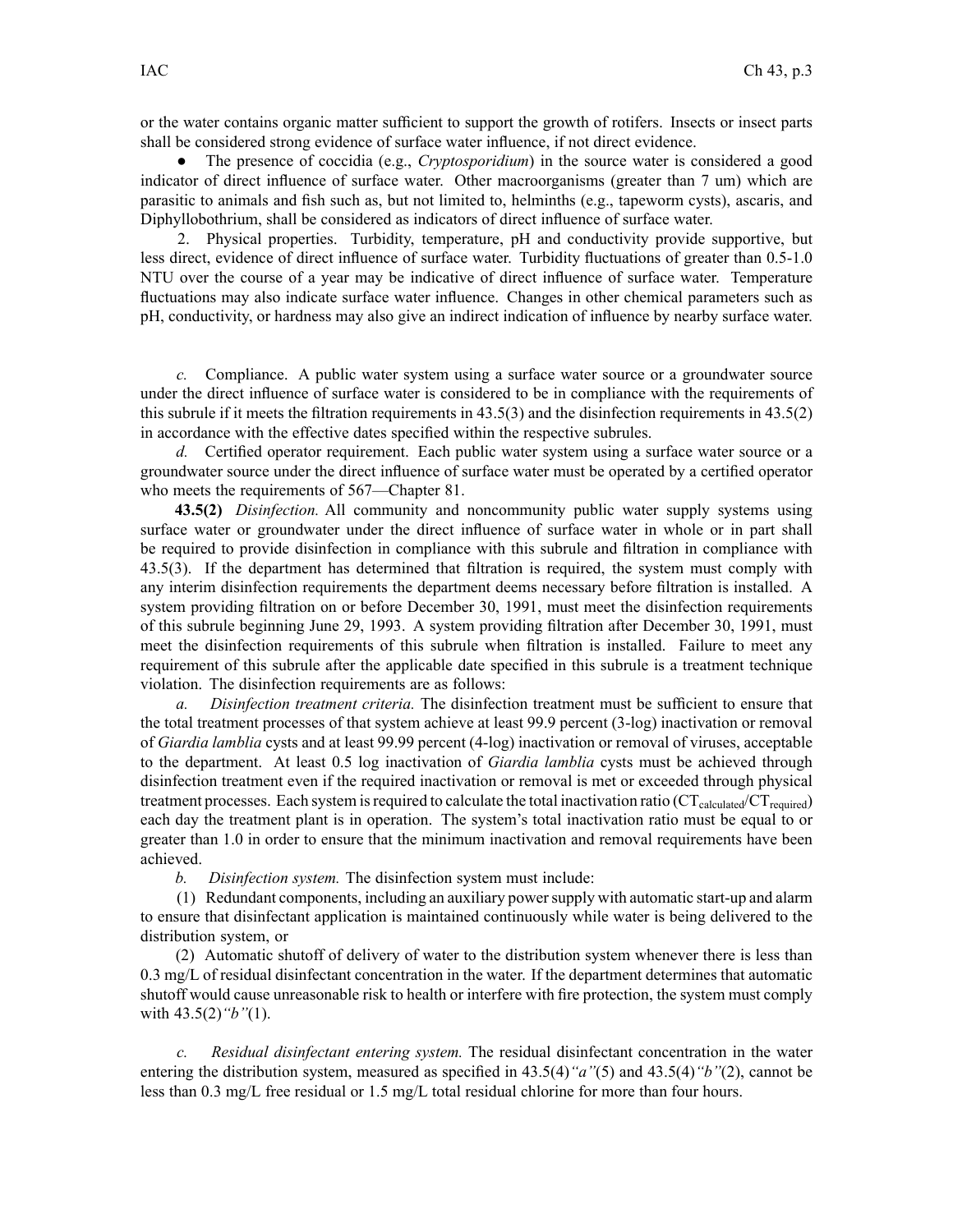*d. Residual disinfectant in the system.* The residual disinfectant concentration in the distribution system, measured as total chlorine, combined chlorine, or chlorine dioxide, as specified in 43.5(4)*"a"*(5) and 43.5(4)*"b"*(2), cannot be undetectable in more than 5 percen<sup>t</sup> of the samples each month for any two consecutive monthsthat the system serves water to the public. Water within the distribution system with <sup>a</sup> heterotrophic plate count bacteria concentration less than or equal to 500/mL, measured as heterotrophic plate count (HPC) asspecified in 567—paragraph 41.2(3)*"e,"* is deemed to have <sup>a</sup> detectable disinfectant residual for purposes of determining compliance with this requirement. Therefore, the value "V" in the following formula cannot exceed 5 percen<sup>t</sup> in one month for any two consecutive months.

$$
V = \left[\frac{c+d+e}{a+b}\right] \times 100
$$

where:

- <sup>a</sup> <sup>=</sup> number of instances in which the residual disinfectant concentration is measured;
- b <sup>=</sup> number of instances in which the residual disinfectant concentration is not measured but heterotrophic plate count bacteria (HPC) is measured;
- $c =$  number of instances in which the residual disinfectant concentration is measured but not detected and no HPC is measured;
- d <sup>=</sup> number of instances in which no residual disinfectant concentration is detected and where the HPC is greater than 500/mL; and
- <sup>e</sup> <sup>=</sup> number of instances in which the residual disinfectant concentration is not measured and HPC is greater than 500/mL.

#### **43.5(3)** *Filtration.*

*a. Applicability.* A public water system that uses <sup>a</sup> surface water source or <sup>a</sup> groundwater source under the direct influence of surface water must provide treatment consisting of both disinfection, as specified in 43.5(2), and filtration treatment which complies with the turbidity requirements of subrules 43.5(3), 43.5(4), and 43.5(5). A system providing or required to provide filtration on or before December 30, 1991, must meet the requirements of this subrule by June 29, 1993. A system providing or required to provide filtration after December 30, 1991, must meet the requirements of this subrule when filtration is installed. Beginning January 1, 2002, systems serving at least 10,000 people must meet the turbidity requirements in 567—43.9(455B). Beginning January 1, 2005, systems serving fewer than 10,000 people must meet the turbidity requirements in 567—43.10(455B). A system shall install filtration within 18 months after the department determines, in writing, that filtration is required. The department may require and the system shall comply with any interim turbidity requirements the department deems necessary. Failure to meet any requirements of the referenced subrules after the dates specified is <sup>a</sup> treatment technique violation.

*b. Conventional filtration treatment or direct filtration.*

(1) Forsystems using conventional filtration or direct filtration, the turbidity level of representative samples of <sup>a</sup> system's filtered water must be less than or equal to 0.5 nephelometric turbidity units (NTU) in at least 95 percent of the measurements taken each month when measured as specified in 43.5(4)<sup>*"a"*(1)</sup> and 43.5(4)*"b"*(1).

(2) The turbidity level of representative samples of <sup>a</sup> system's filtered water must at no time exceed 5 NTU when measured as specified in 43.5(4)*"a"*(1) and 43.5(4)*"b"*(1).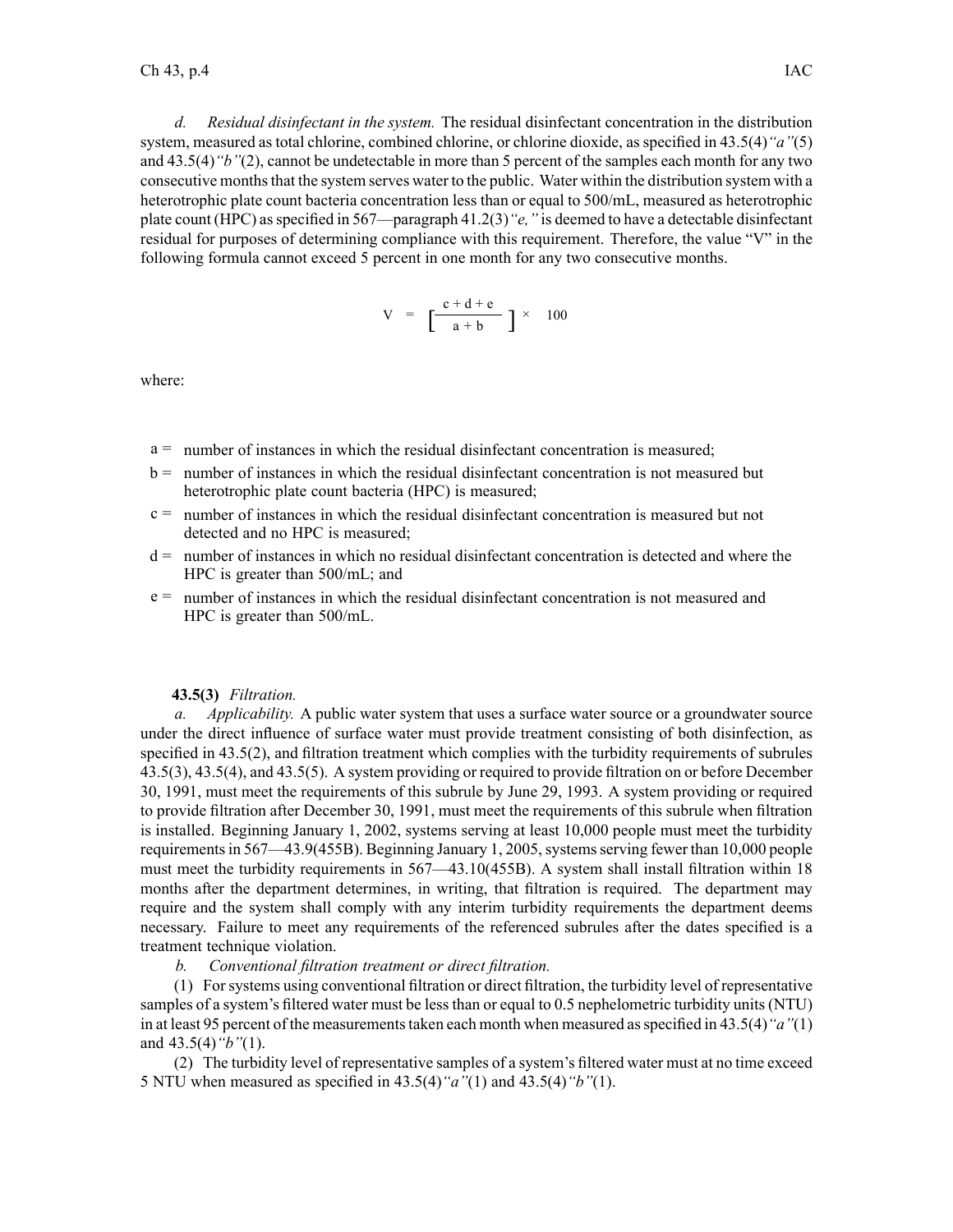## *c. Slow sand filtration.*

(1) For systems using slow sand filtration, the turbidity level of representative samples of <sup>a</sup> system's filtered water must be less than or equal to 1 NTU in at least 95 percen<sup>t</sup> of the measurements taken each month when measured as specified in 43.5(4)*"a"*(1) and 43.5(4)*"b"*(1).

(2) The turbidity level of representative samples of <sup>a</sup> system's filtered water must at no time exceed 5 NTU when measured as specified in 43.5(4)*"a"*(1) and 43.5(4)*"b"*(1).

#### *d. Diatomaceous earth filtration.*

(1) For systems using diatomaceous earth filtration, the turbidity level of representative samples of <sup>a</sup> system's filtered water must be less than or equal to 1 NTU in at least 95 percen<sup>t</sup> of the measurements taken each month when measured as specified in 43.5(4)*"a"*(1) and 43.5(4)*"b"*(1).

(2) The turbidity level of representative samples of <sup>a</sup> system's filtered water must at no time exceed 5 NTU when measured as specified in 43.5(4)*"a"*(1) and 43.5(4)*"b"*(1).

*e. Other filtration technologies.* A public water system may use either <sup>a</sup> filtration technology not listed in 43.5(3)*"b"* to 43.5(3)*"d"* or <sup>a</sup> filtration technology listed in 43.5(3)*"b"* or 43.5(3)*"c"* at <sup>a</sup> higher turbidity level if it demonstrates to the department through <sup>a</sup> preliminary repor<sup>t</sup> submitted by <sup>a</sup> licensed professional engineer, using pilot plant studies or other means, that the alternative filtration technology in combination with disinfection treatment that meets the requirements of 43.5(2) consistently achieves 99.9 percen<sup>t</sup> removal or inactivation of *Giardia lamblia* and 99.99 percen<sup>t</sup> removal or inactivation of viruses. For <sup>a</sup> system that uses alternative filtration technology and makes this demonstration, the turbidity treatment technique requirements are as follows:

(1) The turbidity level of representative samples of <sup>a</sup> system's filtered water must be less than or equal to 1 NTU in at least 95 percen<sup>t</sup> of the measurements taken each month when measured as specified in 43.5(4)*"a"*(1) and 43.5(4)*"b"*(1).

(2) The turbidity level of representative samples of <sup>a</sup> system's filtered water must at no time exceed 5 NTU when measured as specified in 43.5(4)*"a"*(1) and 43.5(4)*"b"*(1).

Beginning January 1, 2002, systems serving at least 10,000 people must meet the requirements for other filtration technologies in 43.9(3)*"b."*

Beginning January 1, 2005, systems serving fewer than 10,000 people must meet the requirements for other filtration technologies in 567—43.10(455B).

### **43.5(4)** *Analytical and monitoring requirements.*

*a. Analytical requirements.* Only the analytical method(s) specified in this paragraph, or otherwise approved by the department, may be used to demonstrate compliance with the requirements of 43.5(2) and 43.5(3). Measurements for pH, temperature, turbidity, and residual disinfectant concentrations must be conducted by <sup>a</sup> Grade II, III or IV operator meeting the requirements of 567—Chapter 81, any person under the supervision of <sup>a</sup> Grade II, III or IV operator meeting the requirements of 567—Chapter 81, or <sup>a</sup> laboratory certified by the department to perform analysis under 567—Chapter 83. For consecutive public water supplies from <sup>a</sup> surface water or groundwater under the direct influence of surface water system, the disinfectant concentration analyses must be conducted by <sup>a</sup> certified operator who meets the requirements of 567—Chapter 81. Measurements for heterotrophic plate count bacteria must be conducted by <sup>a</sup> laboratory certified by the department to do such analysis.

(1) Turbidity analytical methodology. Turbidity analysis shall be conducted using the following methodology:

|               | Analytical Method |                    |             |                   |
|---------------|-------------------|--------------------|-------------|-------------------|
| Methodology   | <b>EPA</b>        | SМ                 | GLı         | HACH              |
| Nephelometric | 180.11            | 2130B <sup>2</sup> | Method $23$ | FilterTrak 101334 |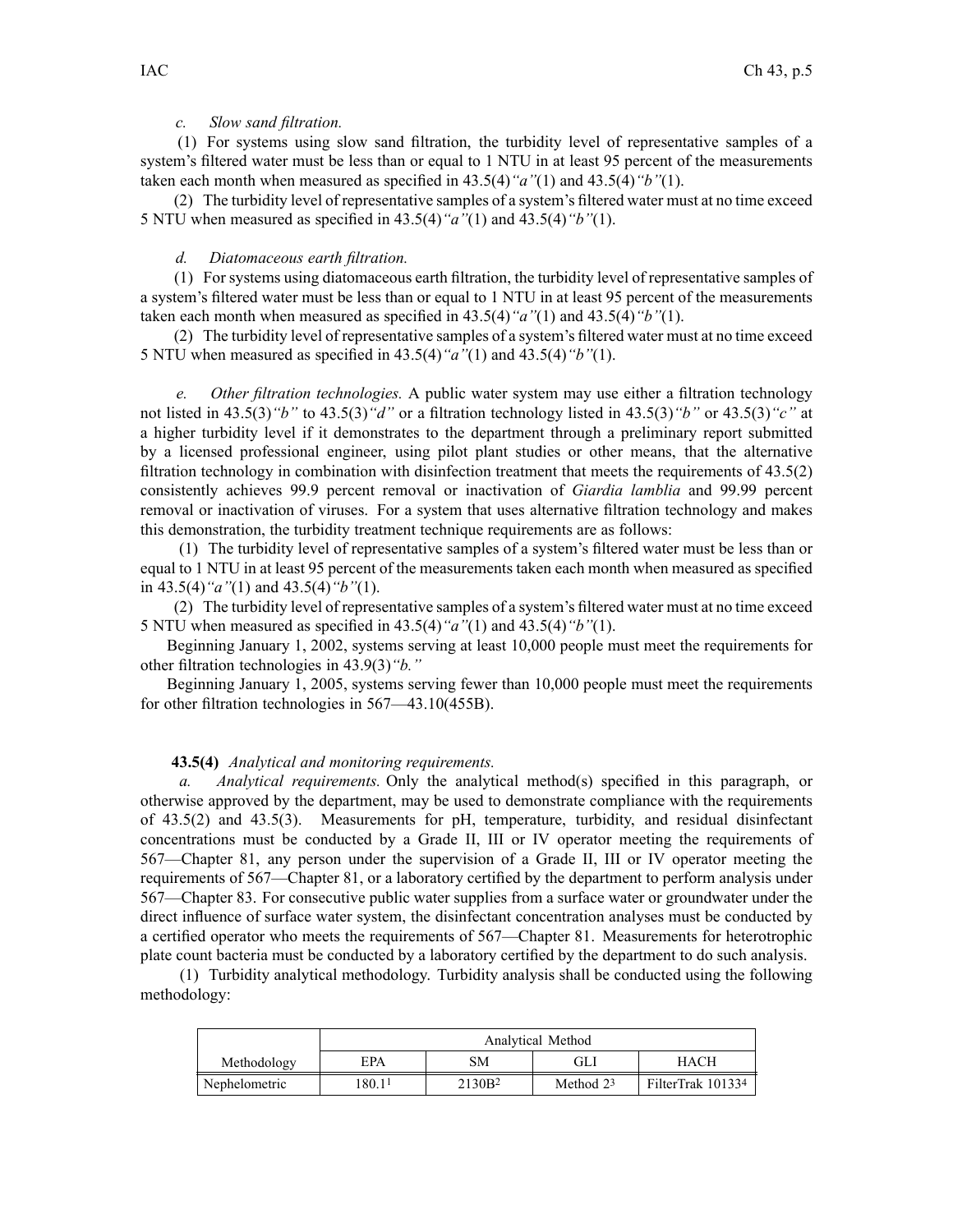1 "Methods for the Determination of Inorganic Substances in Environmental Samples," EPA-600/R-93-100, August 1993. Available at NTIS, PB94-121811.

<sup>2</sup>Standard Methods for the Examination of Water and Wastewater, 18th edition, 1992, 19th edition, 1995, or 20th edition, 1998 (any of the three editions may be used), American Public Health Association, 1015 Fifteenth Street NW, Washington, DC 20005.

<sup>3</sup>GLI Method 2, "Turbidity," November 2, 1992, Great Lakes Instruments, Inc., 8855 North 55th Street, Milwaukee, WI 53223.

<sup>4</sup>Hach FilterTrak Method 10133, "Determination of Turbidity by Laser Nephelometry," January 2000, Revision 2.0, Hach Co., P.O. Box 389, Loveland, CO 80539-0389, telephone (800)227-4224.

(2) Temperature analytical methodology. The temperature shall be determined in compliance with the methodology listed in 567—subparagraph 41.4(1)*"g"*(1).

(3) pH (hydrogen ion concentration) analytical methodology. The pH shall be determined in compliance with the methodology listed in 567—subparagraph 41.4(1)*"g"*(1).

(4) Heterotrophic plate count bacteria analytical methodology. The heterotrophic plate count bacteria sampling and analysis shall be conducted in compliance with 567—subrule 41.2(3) and 43.5(2)*"d."* The time from sample collection to initiation of analysis shall not exceed eight hours, and the samples must be held below 10 degrees C during transit.

(5) Residual disinfectant analytical methodology. The residual disinfectant concentrations shall be determined in compliance with one of the analytical methodsin the following table. Residual disinfectant concentrationsfor free chlorine and combined chlorine may also be measured by using DPD colorimetric test kits. Free and total chlorine residuals may be measured continuously by adapting <sup>a</sup> specified chlorine residual method for use with <sup>a</sup> continuous monitoring instrument provided the chemistry, accuracy and precision remain the same. Instruments used for continuous monitoring must be calibrated with <sup>a</sup> grab sample measurement at least every five days.

| Residual         | Methodology                                    | Methods <sup>1,2</sup>     |
|------------------|------------------------------------------------|----------------------------|
| Free chlorine    | Amperometric Titration                         | 4500-Cl D                  |
|                  | DPD Ferrous Titrimetric                        | 4500-Cl F                  |
|                  | DPD Colorimetric                               | 4500-Cl G                  |
|                  | Syringaldazine (FACTS)                         | 4500-Cl H                  |
| Total chlorine   | Amperometric Titration                         | 4500-Cl D                  |
|                  | Amperometric Titration (low-level measurement) | 4500-Cl E                  |
|                  | <b>DPD</b> Ferrous Titrimetric                 | 4500-Cl F                  |
|                  | DPD Colorimetric                               | 4500-Cl G                  |
|                  | Iodometric Electrode                           | 4500-Cl I                  |
| Chlorine dioxide | Amperometric Titration                         | 4500-ClO <sub>2</sub> C    |
|                  | DPD Method                                     | $4500$ -ClO <sub>2</sub> D |
|                  | Amperometric Titration                         | $4500$ -ClO <sub>2</sub> E |
| Ozone            | Indigo method                                  | $4500 - O_3 B^3$           |

#### Disinfectant Analytical Methodology

<sup>1</sup>Standard Methods for the Examination of Water and Wastewater, 18th edition, 1992, 19th edition, 1995, or 20th edition, 1998 (any of the three editions may be used), American Public Health Association, 1015 Fifteenth Street NW, Washington, DC 20005.

<sup>2</sup>Other analytical test procedures are contained within Technical Notes on Drinking Water Methods, EPA-600/R- 94-173, October 1994, which is available as NTIS PB95-104766.

<sup>3</sup>Standard Methods for the Examination of Water and Wastewater, 18th edition (1992) and 19th edition (1995), (either edition may be used); American Public Health Association, 1015 Fifteenth Street NW, Washington, DC 20005.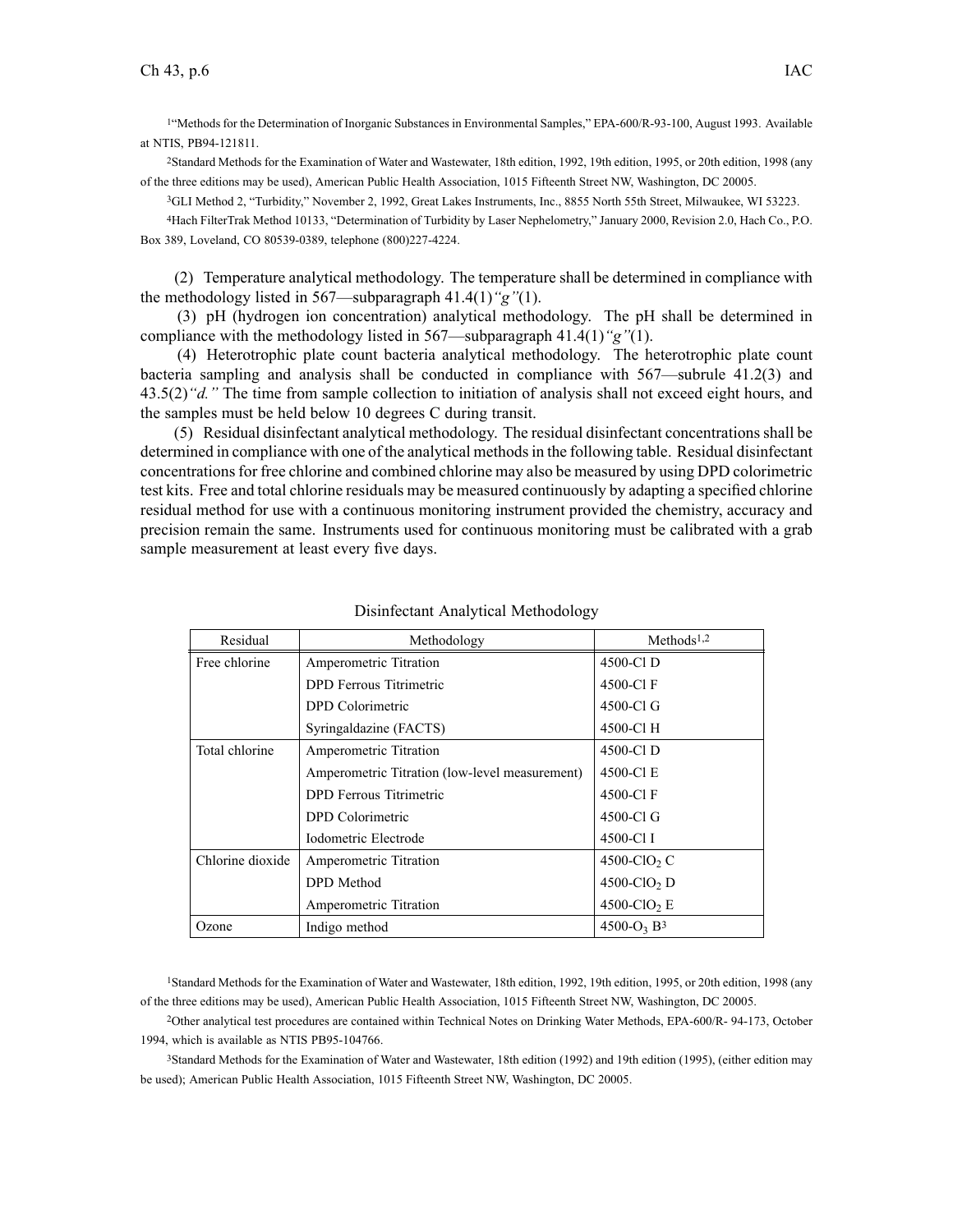*b. Monitoring requirements.* A public water system that uses <sup>a</sup> surface water source or groundwater source under the influence of surface water must monitor in accordance with this paragraph or some interim requirements required by the department, until filtration is installed.

(1) Turbidity.

1. Routine turbidity monitoring requirements. Turbidity measurements as required by 43.5(3) must be performed on representative samples of the system's filtered water every four hours (or more frequently) that the system serves water to the public. A public water system may substitute continuous turbidity monitoring for grab sample monitoring if it validates the continuous measurement for accuracy on <sup>a</sup> regular basis using <sup>a</sup> calibration protocol approved by the department and audited for compliance during sanitary surveys. Major elements of the protocol shall include, but are not limited to: method of calibration, calibration frequency, calibration standards, documentation, data collection and data reporting. For any systems using slow sand filtration or filtration treatment other than conventional treatment, direct filtration, or diatomaceous earth filtration, the department may reduce the sampling frequency to once per day if it determines that less frequent monitoring is sufficient to indicate effective filtration performance. For systems serving 500 or fewer persons, the department may reduce the turbidity sampling frequency to once per day, regardless of the type of filtration treatment used, if the department determines that less frequent monitoring is sufficient to indicate effective filtration performance. Approval shall be based upon documentation provided by the system, acceptable to the department and pursuan<sup>t</sup> to the conditions of an operation permit.

2. Turbidity monitoring requirements for population greater than 100,000. A supplier of water serving <sup>a</sup> population or population equivalent of greater than 100,000 persons shall provide <sup>a</sup> continuous or rotating cycle turbidity monitoring and recording device or take hourly grab samples to determine compliance with 43.5(3).

(2) Residual disinfectant.

1. Residual disinfectant entering the system. The residual disinfectant concentration of the water entering the distribution system shall be monitored continuously, and the lowest value recorded each day, excep<sup>t</sup> that if there is <sup>a</sup> failure in the continuous monitoring equipment, grab sampling every four hours may be conducted in lieu of continuous monitoring, but not to exceed five working days following the failure of the equipment. If acceptable to the department, systems serving 3,300 or fewer persons may take grab samples in lieu of providing continuous monitoring on an ongoing basis at the frequencies prescribed below:

| System size (persons served) | Samples per day* |  |
|------------------------------|------------------|--|
| 500 or fewer                 |                  |  |
| 501 to 1,000                 | 2                |  |
| 1,001 to 2,500               |                  |  |
| 2,501 to 3,300               |                  |  |

Residual Disinfectant Samples Required of Surface Water or IGW PWS

\*When more than one grab sample is required per day, the day's samples cannot be taken at the same time. The sampling intervals must be at <sup>a</sup> minimum of four-hour intervals.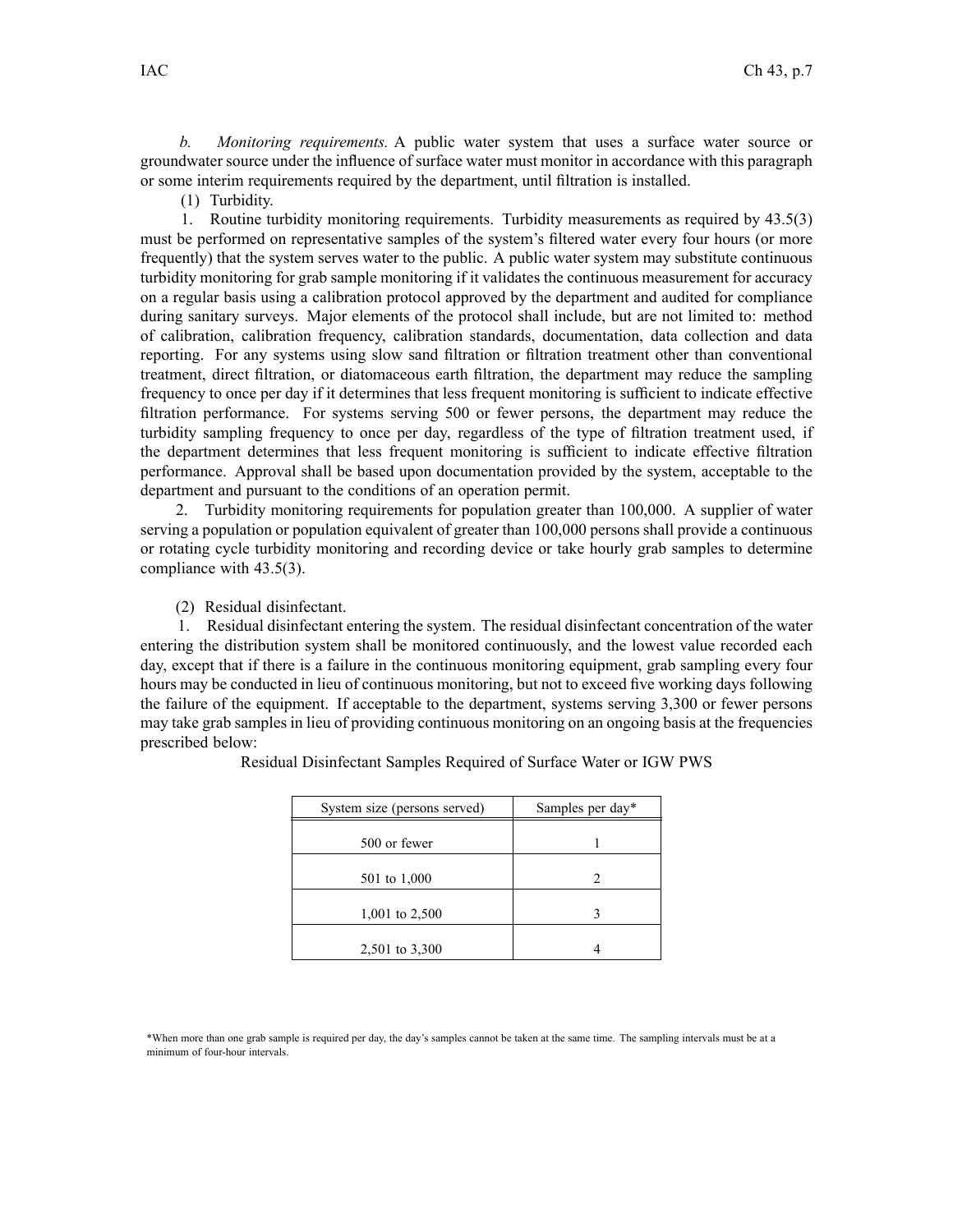If at any time the disinfectant concentration falls below  $0.3 \text{ mg/L}$  free residual or 1.5 mg/L total residual chlorine in <sup>a</sup> system using grab sampling in lieu of continuous monitoring, the system shall take <sup>a</sup> grab sample every four hours until the residual disinfectant concentration is equal to or greater than 0.3 mg/L free residual or 1.5 mg/L total residual chlorine.

2. Residual disinfectant in the system. The residual disinfectant concentration must be measured at least daily in the distribution system. Residual disinfectant measurements that are required as par<sup>t</sup> of the total coliform bacteria sample collection under 567—paragraph 41.2(1)*"c"* shall be used to satisfy this requirement on the day(s) when a bacteria sample(s) is collected. The department may allow <sup>a</sup> public water system that uses both <sup>a</sup> groundwater source and <sup>a</sup> surface water source or <sup>a</sup> groundwater source under direct influence of surface water to take residual disinfectant samples at points other than the total coliform sampling points, if these points are included as <sup>a</sup> par<sup>t</sup> of the coliform sample site plan meeting the requirements of  $567$ —paragraph  $41.2(1)$ <sup>"</sup>c"(1)<sup>"</sup>1" and if the department determines that such points are representative of treated (disinfected) water quality within the distribution system. Heterotrophic plate count bacteria (HPC) may be measured in lieu of residual disinfectant concentration, using Method 9215B, Pour Plate Method, Standard Methods for the Examination of Water and Wastewater, 18th edition, 1992. The time from sample collection to initiation of analysis shall not exceed eight hours. Samples must be kept below 10 degrees C during transit to the laboratory. All samples must be analyzed by <sup>a</sup> department-certified laboratory meeting the requirements of 567—Chapter 83.

**43.5(5)** *Reporting requirements.* Public water supplies shall repor<sup>t</sup> the results of routine monitoring required to demonstrate compliance with 567—43.5(455B) and treatment technique violations as follows:

*a. Waterborne disease outbreak.* Each system, upon discovering that <sup>a</sup> waterborne disease outbreak potentially attributable to that water system has occurred, must repor<sup>t</sup> that occurrence to the department as soon as possible, but no later than by the end of the next business day.

*b. Turbidity exceeds 5 NTU.* If at any time the turbidity exceeds 5 NTU, the system must inform the department as soon as possible, but no later than 24 hours after the exceedance is known, in accordance with the public notification requirements under 567—subparagraph 42.1(3)*"b"*(3).

*c. Residual disinfectant entering distribution system below 0.3 mg/L free residual chlorine or 1.5 mg/L total residual chlorine.* If at any time the residual falls below 0.3 mg/L free residual chlorine or 1.5 mg/L total residual chlorine in the water entering the distribution system, the system must notify the department as soon as possible, but no later than by the end of the next business day. The system also must notify the department by the end of the next business day whether or not the residual was restored to at least 0.3 mg/L free residual chlorine or 1.5 mg/L total residual chlorine within four hours.

*d. Routine monitoring reporting requirements.* Routine monitoring results shall be provided as par<sup>t</sup> of the monthly operation reports in accordance with 567—40.3(455B) and 567—subrule 42.4(3).

**43.5(6)** *Filter backwash recycle provisions.* All surface water or influenced groundwater systems that employ conventional filtration or direct filtration treatment and that recycle spen<sup>t</sup> filter backwash water, thickener supernatant, or liquids from dewatering processes must meet the requirements of this subrule.

*a. Reporting.* A system must notify the department in writing by December 8, 2003, if the system recycles spen<sup>t</sup> filter backwash water, thickener supernatant, or liquids from dewatering processes. This notification must include the following information at <sup>a</sup> minimum:

(1) A plan schematic showing the origin of all flows which are recycled (including, but not limited to, spen<sup>t</sup> filter backwash water, thickener supernatant, and liquids from dewatering processes), the hydraulic conveyance used to transport them, and the location where they are reintroduced back into the treatment plant.

(2) Typical recycle flow in gallons per minute (gpm), the highest observed plant flow experience in the previous year (in gpm), design flow for the treatment plant (in gpm), the minimum plant rate (in